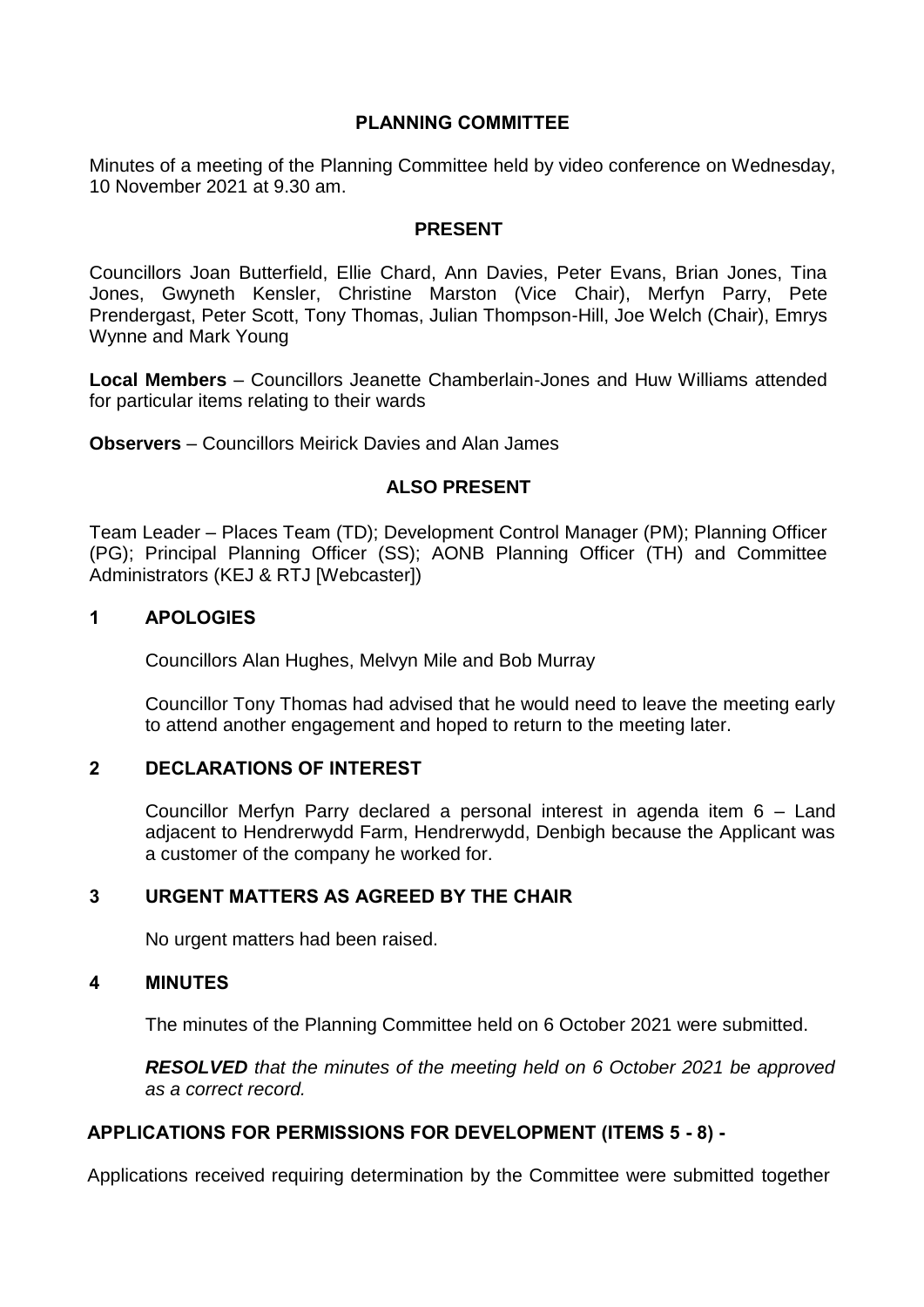with associated documentation. Reference was also made to late supplementary information (blue sheets) received since publication of the agenda which contained additional information relating to those applications. In order to accommodate public speaking requests it was agreed to vary the agenda order of applications accordingly.

## **5 APPLICATION NO. 22/2020/0735/PF - LAND ADJACENT TO HENDRERWYDD FARM, HENDRERWYDD, DENBIGH**

An application was submitted for the erection of a rural enterprise dwelling, installation of a private treatment plant and associated works at land adjacent to Hendrerwydd Farm, Hendrerwydd, Denbigh.

## **Public Speaker –**

Ian Jones **(For)** – provided some background history in terms of his family's long standing residence at the farm and dairy farming with the business having gained organic status in 2006 offering high standards and sustainability, and highlighted the number of dairy farms had reduced due to the stringent criteria. Planning permission had been sought to provide on-site quality accommodation for a Dairy Herd Manager with the 2 bedroom holiday-let cottage unsuitable for that purpose.

**General Debate** – Councillor Huw Williams (Local Member) had requested the application be referred to the Committee to discuss the principle of the proposal and need for an additional dwelling to support the farm enterprise. He reported upon the success of the business and its importance in terms of future sustainability and the environmental agenda which should be supported, and would also provide a dwelling to meet those needs and benefit the community. Most of the TAN 6 tests had been met and the proposed siting of the dwelling had been explained given the limitations on other areas of the farm complex. He urged members to grant consent.

Councillor Merfyn Parry provided some further context advising that it was a progressive farm which had made necessary changes to become organic, detailing the work involved in operating the business and ensuring animal welfare. Planning tests had justified the need for an additional dwelling for a farm worker. With regard to concerns regarding the distance of the proposed dwelling from the farm complex, the reasoning behind the location had been justified in terms of the constraints of land not being in the Applicant's ownership; location of the gas pipeline and flood risk. Councillor Parry did not consider the size of the proposed dwelling to be excessive and in response to officers' suggestion of possible use of the holiday let, advised of the housing arrangements proposed by the Applicant with a view to attracting a high calibre of applicant for the role who had a requirement to live onsite and formed part of the recruitment package. The 2 bedroom holiday let/cottage would not attract a modern family to the employment and the intention was to use it as a holiday let or temporary workforce if needed – there were no other suitable properties available in the locality. Consequently, he believed the application did pass the criteria for TAN 6 and proposed the application be granted, seconded by Councillor Mark Young. Councillor Young also asked whether it was usual practice in these circumstances, given the welfare needs of the animals could be better met on-site, for a farm worker to reside a mile away as referred to in the report.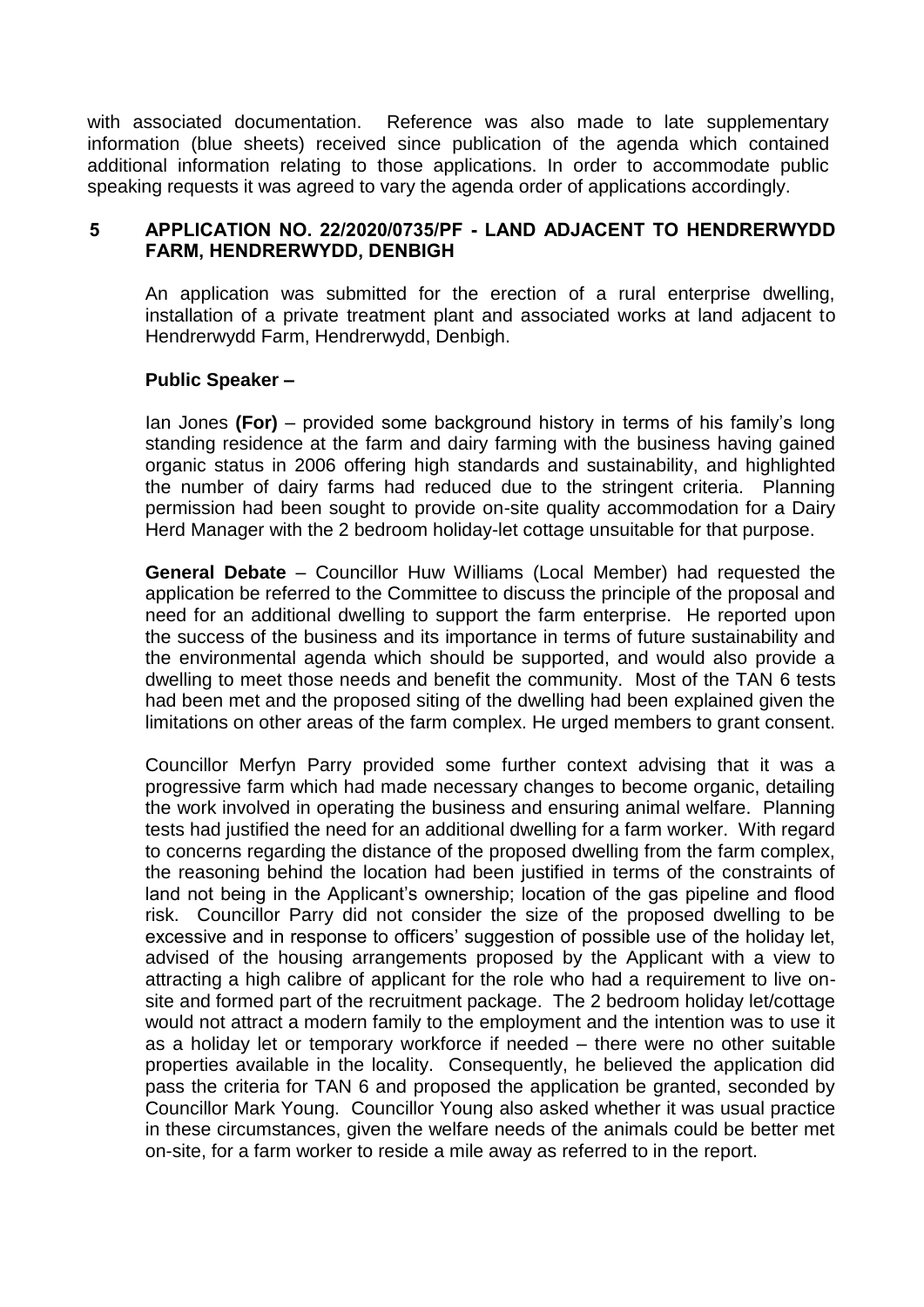Officers confirmed that there was no dispute in terms of the need for a second dwelling for a farm worker and that the issue focused on whether all other options had been explored in terms of alternative accommodation before granting permission to build a new dwelling in the open countryside. Officers considered the existing holiday let structure annexed to the farmhouse to be suitable and available for that purpose – if not in its current form then through conversion. The Council's Consultants had suggested potential suitable dwellings within one mile of the site but members' may take a different view and there were no specific examples which mirrored the current application to point to. Councillor Mark Young responded that it was usual practice for agricultural workers to reside on-site as evidenced on other farms in the county and previous permissions granted which he believed to be better for both animal and staff welfare and the environment.

Members debated the merits of the application and Councillor Parry put forward further arguments regarding the inadequacies of the holiday let accommodation, both in terms of recruitment/attracting staff and its conversion potential. Reference was also made to its separate use as a holiday let and its potential use for temporary staff during busy periods. Councillor Brian Jones referred to the climate change agenda with reference to organic farming and highlighted the need to promote that agenda whilst accepting that there were clear barriers to progressing those ambitions given current planning policies/considerations, and work was needed to ensure a more cohesive approach. Officers responded to the issues raised advising that issues around furthering the organic farming industry and the existing holiday let not being suitable for the calibre of staff to be recruited were not material planning considerations and there must be robust planning reasons to depart from planning policy and withstand legal challenge. The finance from the holiday let was not part of the business proposal or application and if members were minded to grant the application a condition could be imposed to restrict the occupation of the dwelling to a farm worker. The test showed a functional need for two farm workers to be living on-site and consequently there was no justification to keep the holiday-let cottage in reserve for the potential convenience of additional albeit temporary workers for which there was no current permission in place.

There was further debate on the suitability of the holiday-let accommodation with officers confirming their view that the holiday-let accommodation was available and suitable to meet the needs of the farm business and there were plans in place (from a previous permission granted in 2005) which showed the dwelling could be improved to be 100 square metres, 4 bedroom dwelling, and with a revised planning application could be further extended and upgraded. Councillor Parry argued that all TAN 6 tests had been met given that the holiday-let accommodation was not suitable as a second dwelling in its current form and was not suitable for further development given the age of the building and issues around insulation. The Legal Adviser highlighted the potential risk of a decision on that basis and sufficiency of the reasoning to depart from the policy. Whilst there would be no appeal from the Applicant in that case there was potential for judicial review.

**Proposal –** Councillor Merfyn Parry proposed, seconded by Councillor Mark Young that the application be granted, contrary to officer recommendation, on the basis that all the tests for TAN 6 had been met given that the holiday-let accommodation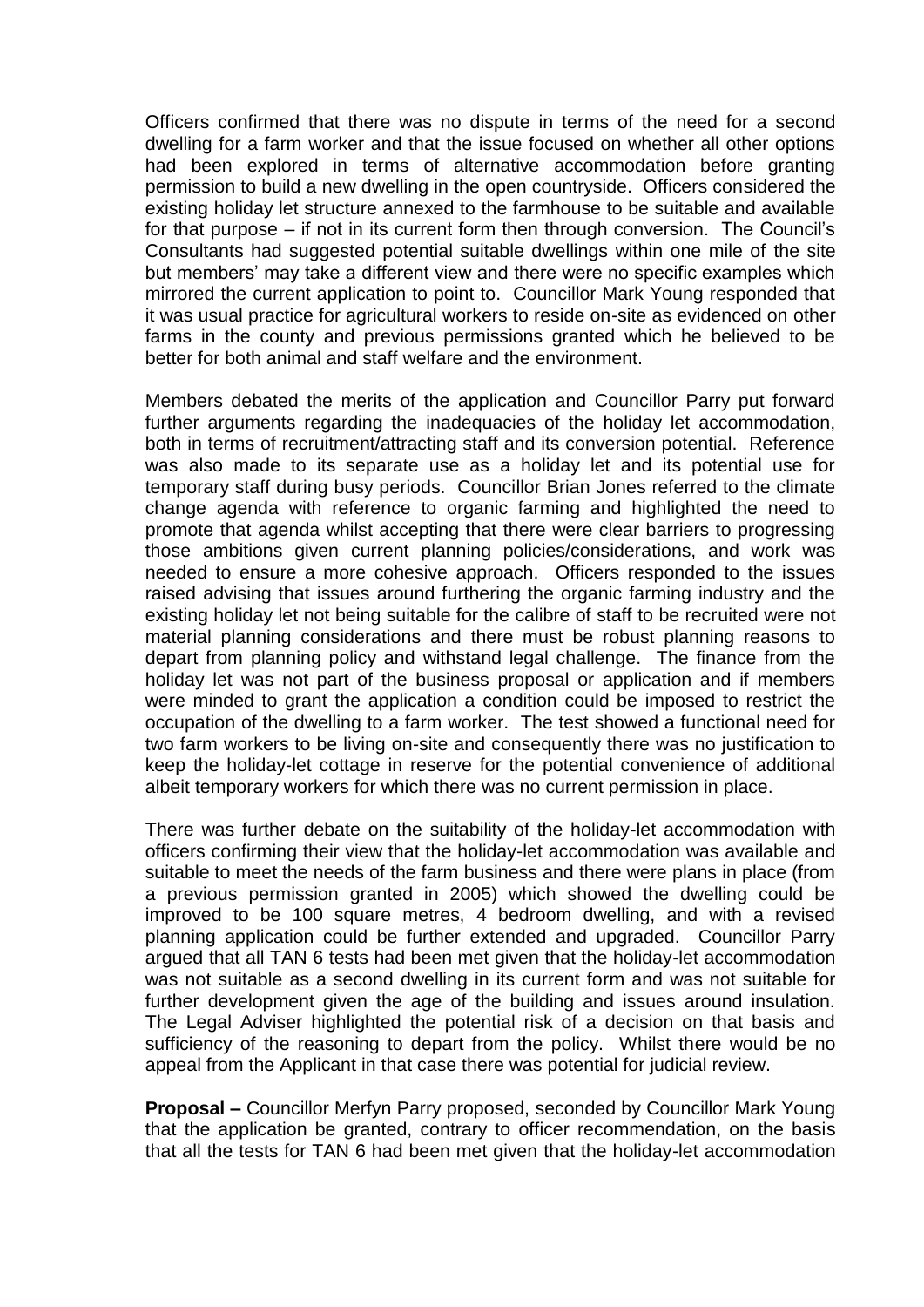was not suitable as a second dwelling for an agricultural worker in its current form and was not suitable for further development due to its age and structural condition.

## **VOTE:**  $FOR - 8$ AGAINST – 6 ABSTAIN – 1

*RESOLVED that permission be GRANTED, contrary to officer recommendation, notwithstanding the report, on the grounds that all tests for TAN 6 had actually been met given that the holiday-let accommodation annexed to the existing farmhouse was not suitable as a second dwelling for an agricultural worker in its current form and was not suitable for further development due to its age and structural condition, and that a report on the proposed planning conditions to be attached to the consent be brought back to the Committee for approval.*

# **6 APPLICATION NO. 45/2021/0187/PF - LLANDRILLO COLLEGE, CEFNDY ROAD, RHYL**

An application was submitted for change of use of land and erection of a Further Education Engineering Centre building, formation of a new vehicular access, construction of an internal site access road and car park, together with landscaping and associated works at Llandrillo College, Cefndy Road, Rhyl.

# **Public Speaker –**

Mr Lawrence Wood **(For)** – reported on the proposal to further develop the Rhyl Campus by transferring Llandrillo College's engineering provision to a proposed centre of excellence on the site which would provide the latest skills in renewable engineering and energy and advance manufacturing skills, and highlighted wider socio-economic benefits, partnership links with employers and opportunities for learners across all levels. An approved flood evacuation plan had been developed in response to flood risk concerns and resilience measures had been included in the building. Members were asked to balance that concern against the benefits of supporting learners, economic growth and investment, and to grant the application.

**General Debate –** Councillor Ellie Chard (Local Member) proposed, seconded by Councillor Joan Butterfield, that the application be granted advising that she was fully supportive of the proposal which would be an asset to the town providing skills and employment and economic growth. She had been reassured by the measures to address flood risk and noted the existing facilities at the site and surrounding areas. Councillor Jeanette Chamberlain-Jones (Local Member) also urged members to grant the application highlighting the benefits for learners and opportunities for employment. In adding his support Councillor Brian Jones paid tribute to the hard work undertaken in the project's development, and whilst there was a flood risk, much work was ongoing with partners and stakeholders in order to mitigate flood risk in that particular area. Councillors Pete Prendergast and Joan Butterfield echoed the sentiments of those in favour of the proposal reiterating the skills opportunities for young people and future employment prospects, together with the positive impact on the deprivation index in Rhyl as a result.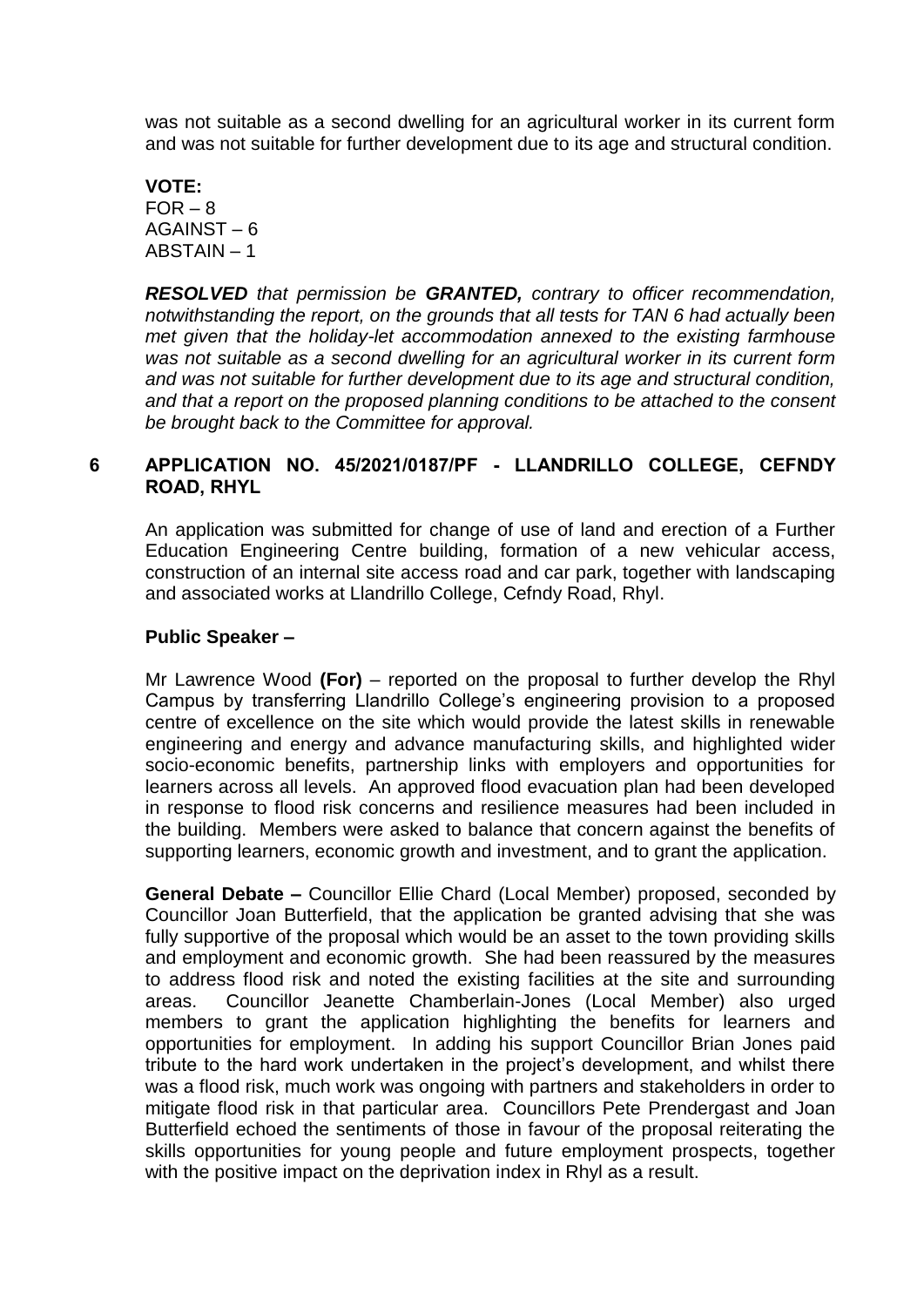The Development Control Manager paid tribute to the hard work of officers, particularly Sarah Stubbs who had worked tirelessly with the College, their agents and Natural Resources Wales (NRW) on the project and to mitigate the flood risk issue. The need to balance the flood risk factor and objection by NRW and clear benefits of allowing the development which would provide significant educational and economic benefits in an area of acknowledged multiple-deprivation was highlighted. On balance officers had concluded that the significant benefits of the proposal outweighed the concerns of the flooding implications (subject to the imposition of conditions) and had recommended that the application be approved.

**Proposal –** Councillor Ellie Chard proposed that the application be granted in accordance with officer recommendations as set out in the report, seconded by Councillor Joan Butterfield.

# **VOTE:**

 $FOR - 14$ AGAINST – 0 ABSTAIN – 0

*RESOLVED that permission be GRANTED in accordance with officer recommendations as detailed within their report.*

[At this point (10.40 am) the meeting adjourned for a short break]

# **7 APPLICATION NO. 14/2019/1009/PR - LAND ADJACENT TO LLYS HEULOG, CYFFYLLIOG, RUTHIN**

An application was submitted for details of the appearance, landscaping, layout and scale of 7 no. dwellings submitted in accordance with condition no. 1 of outline permission code no. 14/2019/0233 (Reserved Matters application) at land adjacent to Llys Heulog, Cyffylliog, Ruthin.

**General Debate** – The Chair (Local Member) advised that it was a reserved matters application which had been reported to Committee because of objections received from Cyffylliog Community Council and he asked officers to respond to the points raised. Officers focused on the main objections and responded that the outline planning permission granted allowed for  $5 - 7$  dwellings to be built on the site and therefore the impact of 7 dwellings on traffic had already been taken into account and assessed as acceptable. Affordable housing provision was not required on site for developments with less than 10 dwellings, instead a financial contribution was made by way of a commuted sum payment towards provision of affordable housing in the community; this commuted sum was currently being calculated and a legal agreement drawn up as part of a separate process. In terms of the mix of housing, initially the reserved matters application was submitted for 4/5 bed dwellings and officers highlighted the need for a better mix within the community based on the local housing market assessment. Consequently the application was amended to provide a more equal mix of properties for the site.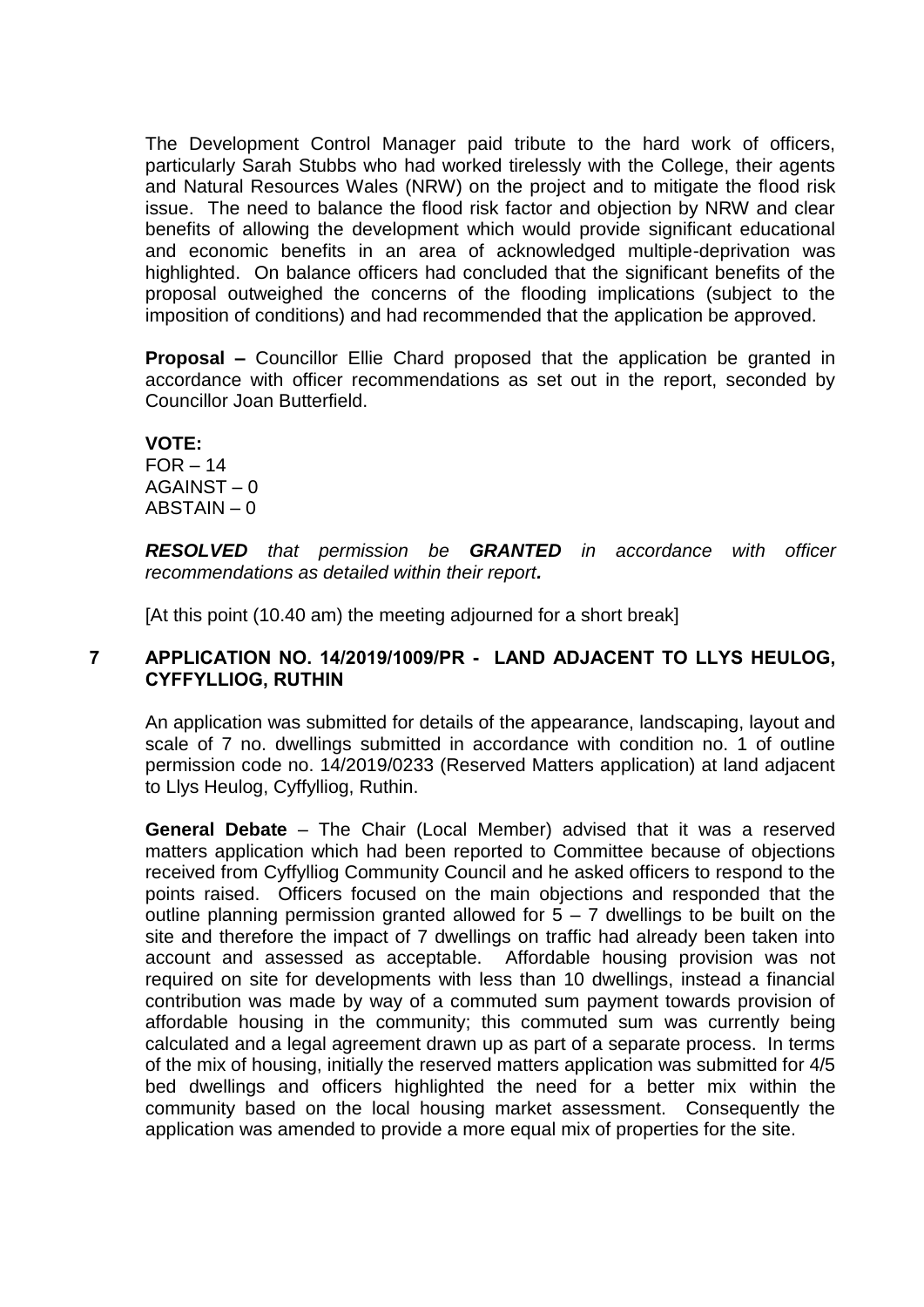**Proposal –** Councillor Christine Marston proposed the officer recommendation to grant the application as set out in the report, seconded by Councillor Gwyneth Kensler.

**VOTE:**  $FOR - 16$ AGAINST – 0 ABSTAIN – 0

*RESOLVED that permission be GRANTED in accordance with officer recommendations as detailed within their report.*

## **8 APPLICATION NO. 46/2021/0727/PF - LAND AT (PART GARDEN OF) THE CROFT, UPPER DENBIGH ROAD, ST. ASAPH**

An application was submitted for the erection of 1 no. detached dwelling and associated works at land at (part garden of) The Croft, Upper Denbigh Road, St. Asaph. A correction to condition 4 had been referenced on the blue sheets.

**General Debate** – Councillor Peter Scott referred to the objections received from St. Asaph City Council, particularly relating to over-intensification and overlooking. In response officers confirmed a balance of considerations in this case and acknowledged the concerns of the City Council. Having assessed the application it was found to meet the standards in terms of separation distances and space sufficiency around the site, and it also provided sufficient parking within the site for the unit. Taking into account the character of the area and surrounding buildings it was not considered to be particularly intense of use and would have little impact visually on the wider street scene. For those reasons officers considered it would be difficult to sustain a refusal and recommended the application be granted.

**Proposal –** Councillor Peter Scott proposed the officer recommendation to grant the application as set out in the report, seconded by Councillor Mark Young.

**VOTE:**  $FOR - 13$ AGAINST – 0 ABSTAIN – 0

*RESOLVED that permission be GRANTED in accordance with officer recommendations as detailed within their report and supplementary papers.*

## **9 PLANNING CONDITIONS REPORT - APPLICATION REFERENCE NO. 40/2021/0309 - PLOT C7, ST. ASAPH BUSINESS PARK, ST. ASAPH**

A report was submitted seeking approval of planning conditions to be attached to the planning permission granted on 6 October 2021 in relation to the erection of a 198 bed Registered Care Home (Use Class C2), landscaping, parking facilities and associated works on the St. Asaph Business Park. A correction to condition 1 had been referenced on the blue sheets.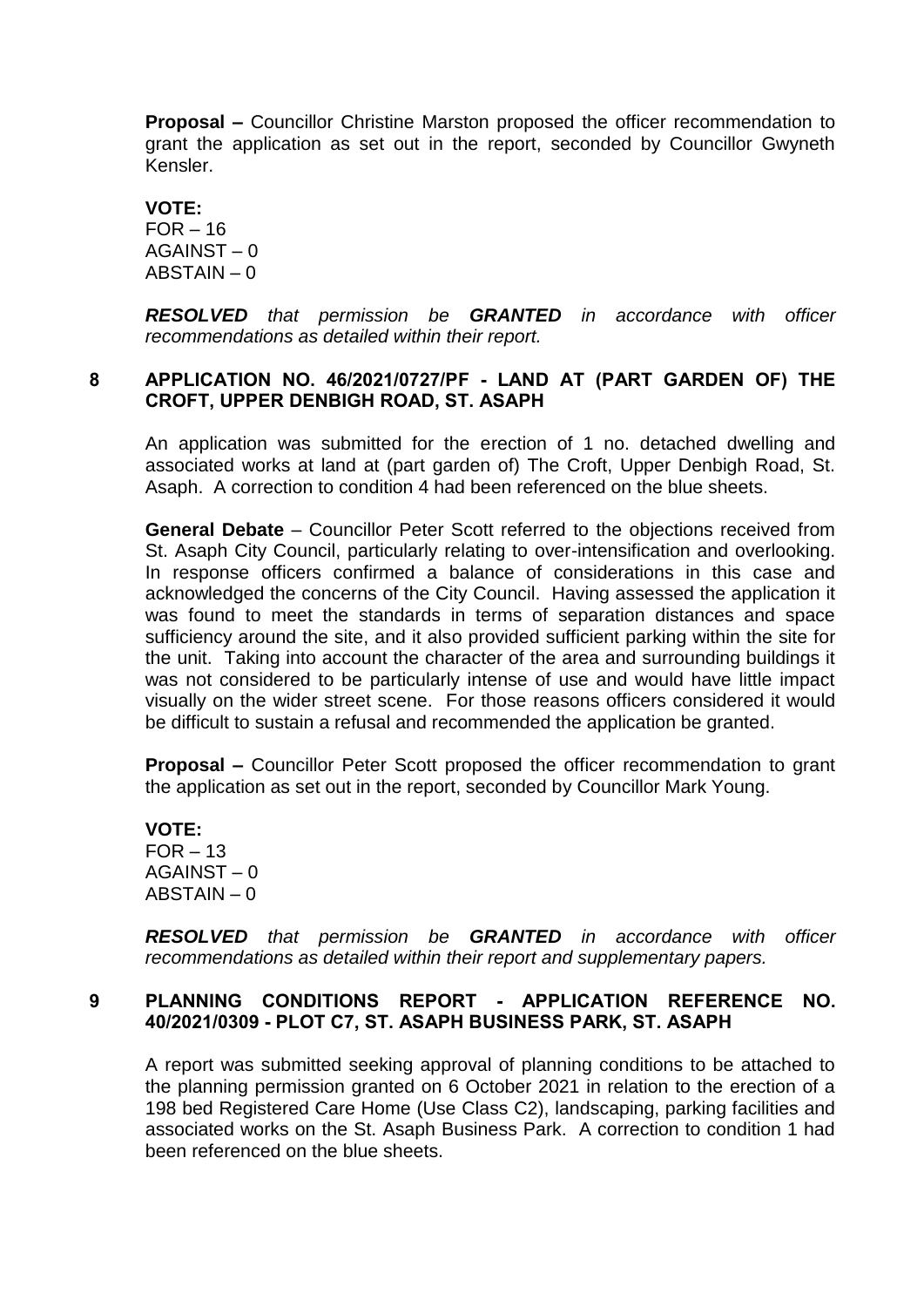The Chair reminded members that planning permission had been granted, contrary to officer recommendation, subject to the planning conditions being brought back to the Committee for approval based on that debate, and the imposition of those conditions on the planning consent represented a continuation of that process.

**General Debate** – Councillor Merfyn Parry expressed some concerns, supported by Councillors Peter Scott and Brian Jones, regarding the proposed imposition of noise condition 9 – "All habitable rooms in the development hereby approved shall be fitted with windows which are non-opening and retained as such at all times, unless for emergency evacuation." It was submitted that for residents' wellbeing some restricted opening of the windows should be permitted to allow for the circulation of fresh air. Councillor Scott drew comparisons with the residential area Pant Glas, St. Asaph situated near the A55 which the North and Mid Wales Trunk Road Agency (NMWTRA) had determined did not require a noise reduction scheme and yet would have higher noise levels than the care home site. Councillor Brian Jones deferred to NMWTRA as the experts on noise from the carriageway and also advised that the Council itself housed residents in private care homes without mechanical ventilation and where windows were not sealed. On that basis he proposed, seconded by Councillor Merfyn Parry, that proposed noise condition 9 be removed from the suggested conditions.

Officers reminded members of the background to the application, noting that not all members had been present when planning permission had been granted. The noise assessment report submitted with the application accepted there could be unacceptable noise from the A55 and surrounding industrial uses and officers had recommended the application be refused. The Committee had granted the application on the basis that noise could be mitigated through planning conditions and non-opening windows had been discussed at length as a means of noise reduction. Consequently there was a legal legitimate expectation that such a condition be imposed given what had been agreed previously.

During further debate Councillor Brian Jones considered it would be appropriate, in light of new information on the matter, for the proposed condition with regard to non-opening windows to be revisited and removed, and he also highlighted alternative means of noise mitigation measures including sound proofing/deadening barriers as opposed to non-opening windows. Officers reminded the Committee of the consultation responses to the application, in particular the Welsh Government's response as highway authority for the A55 trunk road in which it identified an issue with noise and had directed that any permission include adequate noise mitigation measures due to the site's proximity to the A55. Welsh Government had accepted the Applicant's suggested noise mitigation for ventilation through mechanical means and therefore had effectively directed that non-opening windows be in place. Consequently to not impose that condition would be contrary to the direction of the Welsh Government who would need to be informed prior to progressing the set of conditions for the consent. Officers reiterated that planning permission had been granted on terms for mitigation of the noise concern by way of conditions, any departure from that determination at this point and removal of that proposed noise condition would lead to a greater risk of judicial review from interested parties which may extend to the Welsh Government. There would also be a risk of legal challenge and financial/reputational risk of harm to the authority.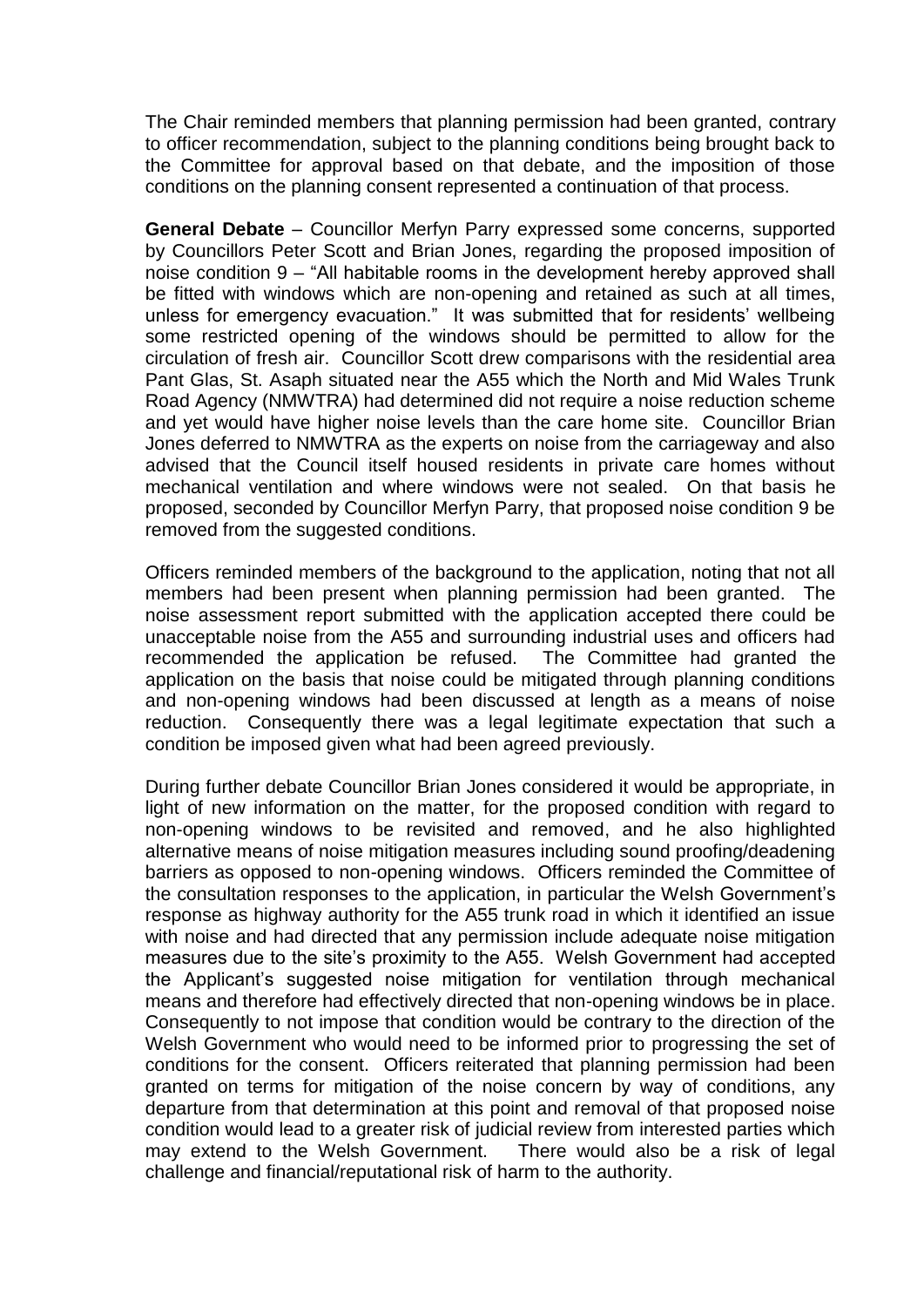In considering the way forward officers referred to options open to the Applicant following the imposition of planning conditions. This included the Applicant's right of appeal against any planning conditions imposed or the submission of an application to vary any planning condition – this would provide the opportunity to reconsult with the Welsh Government and others. Councillor Merfyn Parry pointed to a previous case where a condition had been removed by officers but it was clarified that conditions could be varied and removed post decision but not at this stage in the process given that permission had yet to be issued. It was clear from the Welsh Government directive that noise mitigation needed to be in place and whilst there may be other sites with different mitigations at present only the proposed condition appeared to be workable. Officers suggested that permission be issued with condition 9 in place and the Applicant encouraged to submit a variation application at a later stage with an alternative means of noise mitigation which could be appropriately tested and consulted upon. There remained a mix of views from members as to removal of proposed condition 9 and the Chair moved to the vote.

**Proposal –** Councillor Brian Jones proposed, seconded by Councillor Merfyn Parry that proposed noise condition 9 be removed from the suggested conditions contrary to officer recommendation.

#### **VOTE:**

FOR REMOVAL – 6 AGAINST REMOVAL – 7 ABSTAIN – 0

The proposal to remove proposed noise condition 9 from the suggested conditions was *LOST*. The Chair looked to a vote on the full set of proposed conditions.

**Proposal –** Councillor Peter Scott proposed, seconded by Councillor Christine Marston that the proposed conditions as set out in the report, in accordance with officer recommendations, be approved in full including with regard to proposed condition 9.

#### **VOTE:**

 $FOR - 13$ AGAINST – 0  $ABSTAIN - 0$ 

*RESOLVED that the proposed full conditions to be imposed on the planning consent as detailed within the report and correction in the supplementary papers be approved as planning conditions.*

## **10 'PLANNING FOR DARK NIGHT SKIES' - SUPPLEMENTARY PLANNING GUIDANCE FOR LIGHTING IN THE CLWYDIAN RANGE AND DEE VALLEY AONB - REPORT ON PUBLIC CONSULTATIONS**

A report was submitted detailing the results of the public consultations in relation to the draft Supplementary Planning Guidance (SPG) for lighting in the Clwydian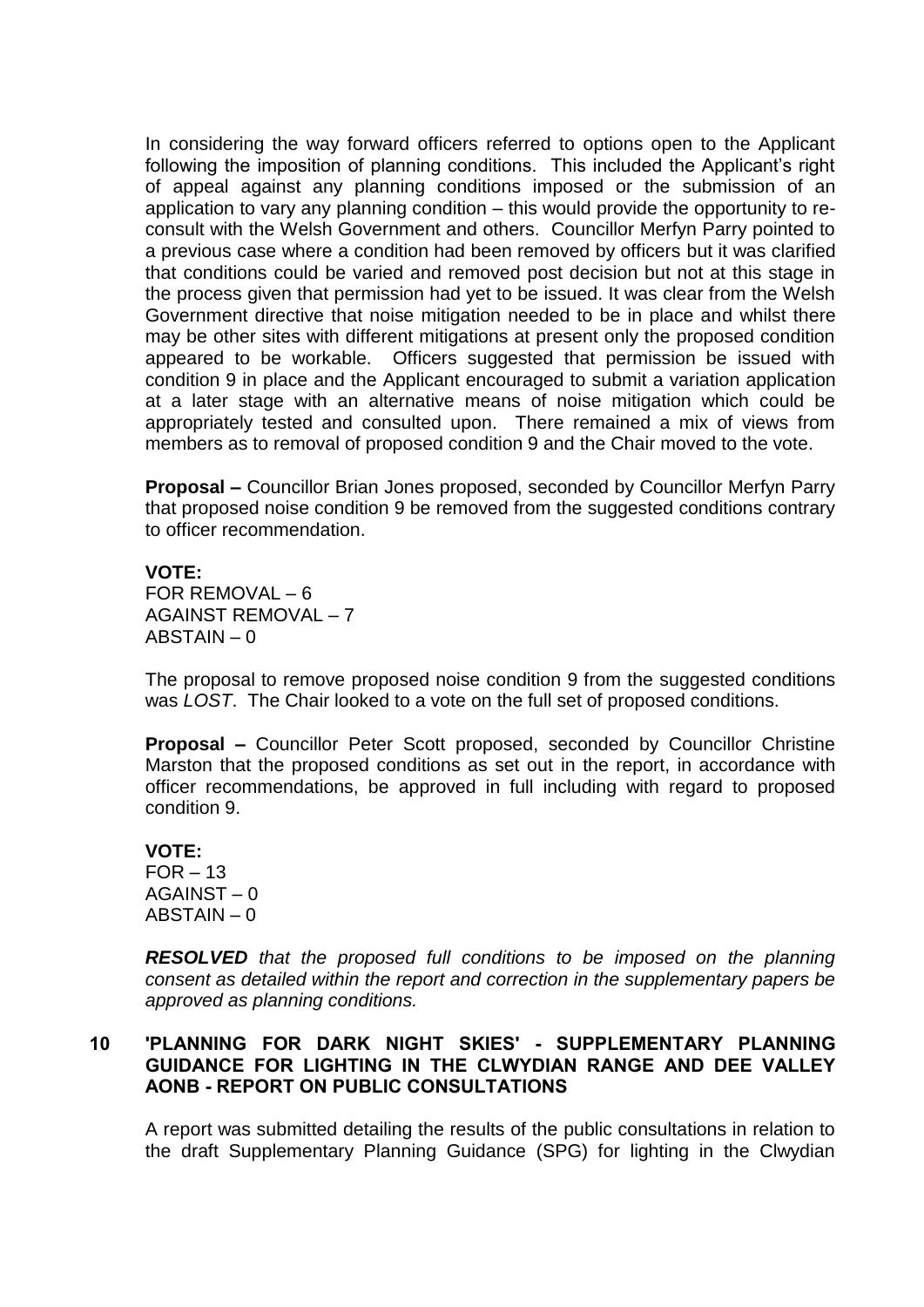Range and Dee Valley Area of Outstanding Natural Beauty (AONB) together with recommended changes to the draft SPG and its formal adoption.

Lead Members Councillors Mark Young and Tony Thomas (Chair of the AONB Joint Committee) both paid tribute to the excellent work undertaken including the hard work of officers and the Strategic Planning Group, and also thanked those who had responded to the consultation in this regard. Councillor Thomas also referred to the forthcoming retirement of AONB Planning Officer Tony Hughes and formally thanked him for his dedicated service and wished him well for the future.

The AONB Planning Officer highlighted the positive reception of the project with much support across all areas, and the consultation carried out earlier in the year had demonstrated substantial support for the conservation and enhancement of dark skies which the SPG was seeking to achieve. Members' attention was drawn to the proposed changes to the SPG in response to the consultation together with officers' comments thereon. The project required approval by the three local authorities covering the AONB and it was noted that Wrexham County Borough Council and Flintshire County Council would be considering the matter in December and January respectively which was within the timescales for application to the International Dark Skies Association for Dark Sky Community Status.

**Proposal –** Councillor Mark Young proposed that the officer recommendations as set out in the report be agreed and formally adopt the Planning for Dark Night Skies – Supplementary Planning Guidance for lighting in the Clwydian Range and Dee Valley AONB, seconded by Councillor Ellie Chard.

*RESOLVED that the proposed changes to the SPG be agreed and the 'Planning for Dark Night Skies – Supplementary Planning Guidance for lighting in the Clwydian Range and Dee Valley AONB' be adopted.*

# **UPDATE ON APPLICATION NO. 43/2020/0521 - LAND ADJACENT TO ALEXANDRA DRIVE, PRESTATYN**

The Chair referred to a late update which had been included in the supplementary documentation (blue sheets) for members' information regarding the application for erection of 102 affordable dwellings, associated roads, open space, landscaping and infrastructure (re-submission of planning application 44/2019/0629) at land adjacent to Alexandra Drive, Prestatyn.

The Committee had granted planning permission for the above proposal on 16 June 2021 following which the Welsh Government put a 'Holding Direction' in place to prevent the Council from issuing the decision until such time as it had considered whether the application should be called in for a decision by Ministers.

Members were advised that the Welsh Government had decided not to call-in the planning application for determination by Welsh Ministers and the Local Planning Authority could now continue to process the application with a view to issuing the planning decision once a Section 106 legal agreement had been signed. A previous requirement for monies towards highway improvements was no longer required as part of that agreement as the works had already been carried out – all other terms of the agreement